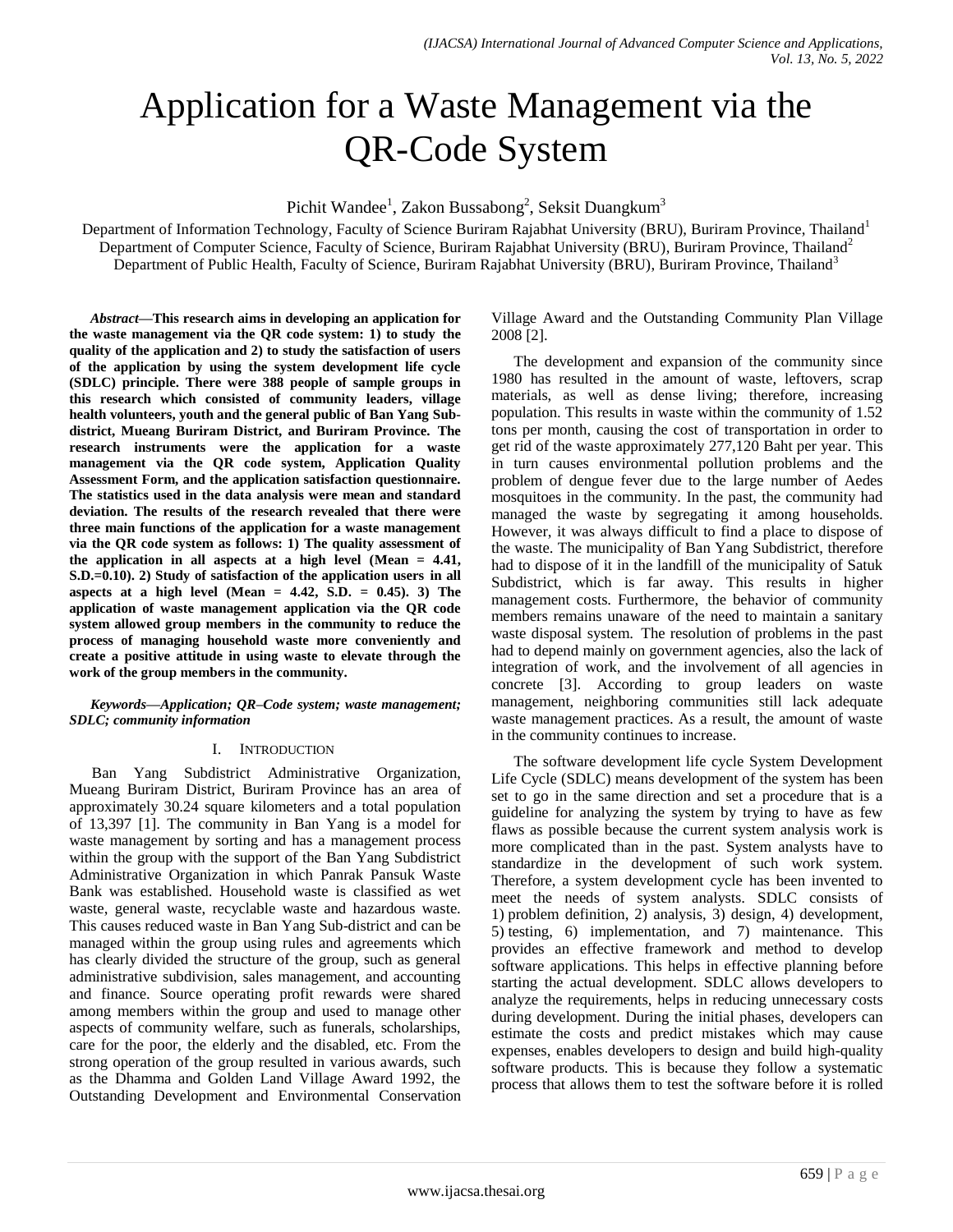out, provides a basis when evaluating the effectiveness of the software. This further enhances the software product [4].

## II. LITERATURE REVIEW

Developing the application for a waste management via the QR code system proposed the concept, related theories and research as follows:

*1) Application:* Application is a program that facilitates various aspects designed for Mobile phones, tablets, or any other mobile communication device that we know [5] – [8]. In each operating system, there will be many application developers to meet the needs of users. The author in [9] is available for both free and paid downloads including education, communication, or even entertainment, etc. Mobile applications are divided into three types which are Native Application, Hybrid Application and Web Application.

- Native Application is an application developed with a Library or SDK [10], an instrument for developing programs or applications of the operating system on a mobile phone, OS Mobile (Operating System Mobile), especially, for example, Android uses Android SDK, iOS uses Objective C and Windows Phone uses C#, etc.  $[11] - [17]$ .
- Hybrid Application  $[18] [19]$  is an application which has been developed for the purpose in order to run on every operating system by using the framework to be able to work on all operating systems  $[20] - [21]$ .
- Web Application is an application [22] that is written as a browser for the use of various web pages, which are customized to display only the necessary parts in order to reduce the processing resources of the device of a smartphone or tablet. This enables the website load faster. In addition, users can use the internet and intranet in low speed as well [23] – [27].
- *2) Theory of System Development Life Cycle: SDLC [28]*
- Planning: The purposes of this phase are to find out the scope of the problem and determine solutions, resources, costs, time, benefits and other items which should be considered here [29].
- System Analysis and Requirements: The second phase is where teams consider the functional requirements of the project of the solution [30].
- System Design: The third phase describes, in detail, the necessary specifications, features and operations that will satisfy the functional requirements of the proposed system which will be in place [31].
- Development [32]: Now the real work begins. The development phase marks the end of the initial section of the process. Additionally, this phase signifies the start of the production. The development stage is also characterized by instillation and change.
- Integration & Testing [33]: This phase involves systems integration and system testing (of programs

and procedures) normally carried out by a Quality Assurance (QA) professional to determine if the proposed design meets the initial set of business goals.

- Implementation: The sixth phase is when the majority of the code for the program is written, and when the project is put into production by moving the data and components from the old system and placing them in the new system via a direct cutover [34].
- Maintenance [35]: The last phase is when end users can fine-tune the system, if they wish to boost performance, add new capabilities to meet additional user requirements.

*3) Theory of QR-Code:* The QR code system was invented in 1994 by Masahiro Hara from the Japanese company Denso Wave. The initial design was influenced by the black and white pieces on a Go board [36]. Its purpose was to track vehicles during manufacturing; it was designed to allow highspeed component scanning.

ISO/IEC 18004: 2015 defines the requirements for the symbology known as QR Code [37]. It specifies the QR Code symbology characteristics, data character encoding methods, symbol formats, dimensional characteristics, error correction rules, reference decoding algorithm, production quality requirements, and user-selectable application parameters.

The amount of data that can be stored in the QR code symbol depends on the data type (mode, or input character set), version (1, ..., 40, indicating the overall dimensions of the symbol, i.e.,  $4 \times$  version number + 17 dots on each side), and error correction level. The maximum storage capacities occur for version 40 and error correction level L (low), denoted by 40-L.

TABLE I. CHARACTER REFERS TO INDIVIDUAL VALUES OF THE INPUT MODE/DATA TYPE

| Input mode   | Max.<br>characters | Bits/char. | Possible characters, default<br>encoding                                |  |
|--------------|--------------------|------------|-------------------------------------------------------------------------|--|
| Numeric only | 7.089              | 31/3       | 0, 1, 2, 3, 4, 5, 6, 7, 8, 9                                            |  |
| Alphanumeric | 4.296              | 51/2       | $0-9$ , A-Z (upper-case only),<br>space, \$, %, $*, +, -, \ldots, /, :$ |  |
| Binary/byte  | 2.953              | 8          | ISO 8859-1                                                              |  |
| Kanji/kana   | 1,817              | 13         | Shift JIS X 0208                                                        |  |

From Table I, there are four input modes: 1) Numeric only: The maximum character is 7,089, and the minimum character is three and one third. 2) Alphanumeric: The maximum character is 4,296, and the minimum character is five and one half. 3) Binary/byte: The maximum character is 2,953 and the minimum character is 8. 4) Kanji/kana: The maximum character is 1,817 and the minimum character is 13.

*4) Waste management:* Solid waste refers to [38], the garbage generated from various activities in the community, such as homes, commercial establishments, business centers, shops, entertainment spot, fresh-food markets and institutions. The type of waste consists of organic waste: food scraps, leaf scraps, and grass clippings, etc.; recycled waste: glass, plastic,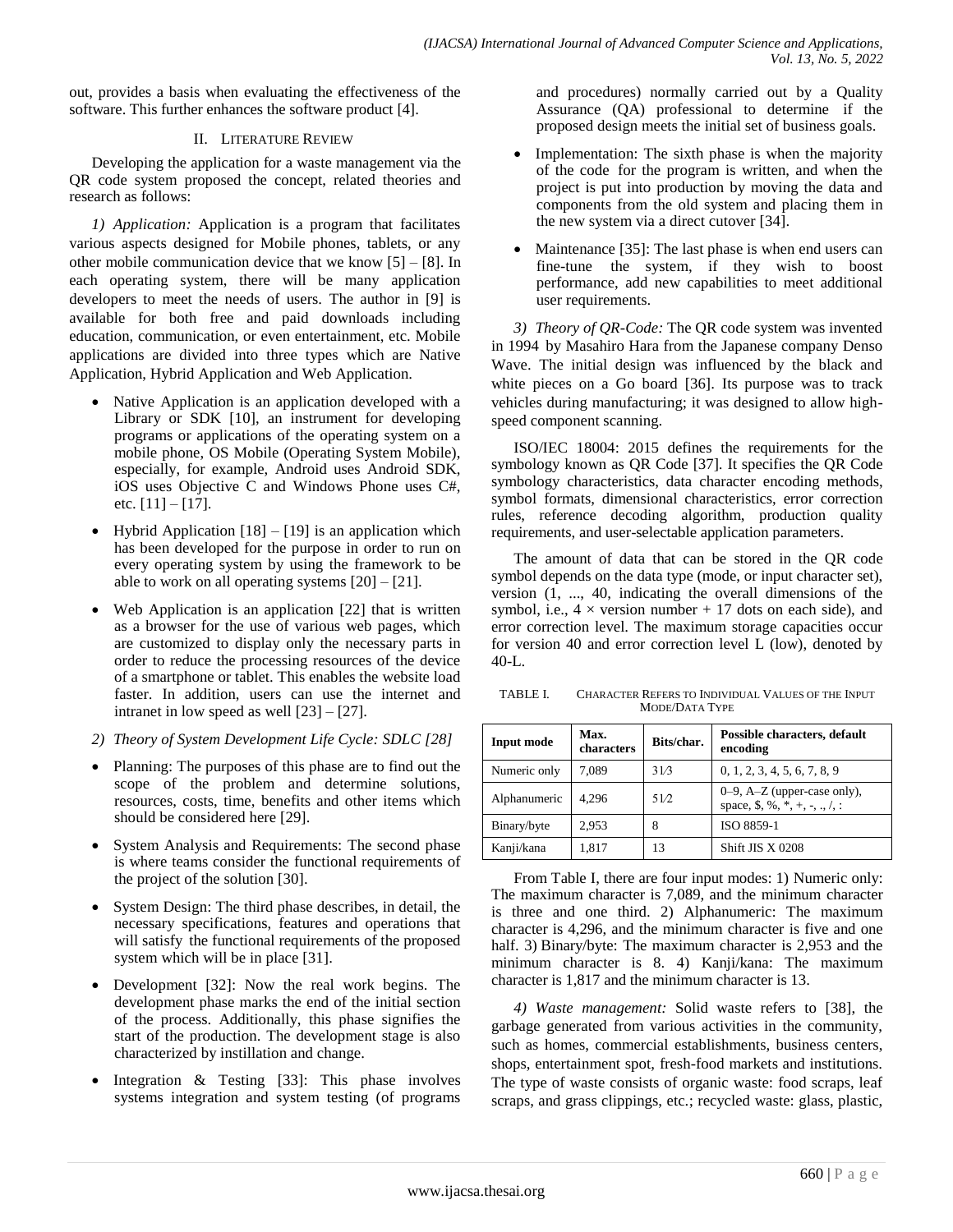aluminum, rubber, etc.; general waste: remnant of cloth, wood scraps; and other materials, including hazardous waste from the community. Solid waste management principles are as follows:

- Solid waste collection [39] is the collection of solid waste arising from various sources by considering the solid waste containers or trash cans, which can be classified and stored efficiently, as well as designated collection points for solid waste to facilitate the collection, save time and money.
- Transportation of solid waste [40] is the process of bringing the garbage that people from each household put in the solid waste bin to be transported for further disposal by solid waste truck. That should take into account the suitability of the area and the amount of solid waste that collects each day by demarcation of the solid waste collection route to be effective, save resources, and cost.
- Solid waste disposal [41], large-scale waste disposal technology, including composting system by decomposing organic matter through the biological process of microorganisms, the decomposition transforms them into minerals that are relatively stable. Sanitary landfill system, the solid waste is brought to the landfill in the area that has been prepared according to academic principles in terms of economic, social, environmental, engineering, architecture and public consent. There are measures to prevent potential impacts such as contamination of wastewater. In addition, measures must be taken to prevent flooding, smell pollution and impact on the landscape. The incinerator system is a solid waste management method in the incinerator that has been properly designed and constructed because it may cause air pollution, such as small dust particles, various toxic gases like sulfur dioxide, etc. Therefore, it is necessary to have an air pollution control system and to prevent the air passing through the flue into the atmosphere exceeds the air quality standard from the furnace.

# III. METHODOLOGY

Develop an application for a waste management via the QR Code system. The principles of the System Development Life Cycle (SDLC) were used as follows.

*1) Requirement definition stage:* Studying documents and related research, as well as studying the problems and situations in the community regarding the classification of waste in order to determine the value of the purchase in the group, including waste management of Ban Yang sub-district communities to analyze and define the application development model.

*2) System analysis stage:* Analyzing and studying application patterns of applications in waste management via the QR code system to be consistent with community waste management activities; designed a context diagram containing information about the administrator, community administrators, and community group members by defining the related work processes, including junk data management, member information management, QR code data management, reward information management, information management, and report display.

*3) System design stage:* Planning and defining work procedures to be consistent with the timeline, budget, and scope of the application for a waste management via the QR Code system. Determining the responsibilities for the working team and coordinated with people in the community involved, as is shown in Fig. 1.

*4) System development stage:* Developing the application for a waste management via the QR Code system, divided into two parts: 1) The user section, consists of the login screen, QR code scanning by managing the validation and designing with JAVA language and XML language, as well as managing database storage with MySQL engine. 2) The administrator section, manages application usage data to perform QR code scanning and the information management on the website, display Press release information, activity pictures, and display the household coordinates of the group members.

*5) System testing stage:* Testing the system using the application for a waste management via the QR Code system to check the operation of the system before it was put into actual use along with improving the syntax of the application's instruction set to meet the needs of users.

*6) System installation stage:* Executing the installation of the system to use the application for a waste management via QR Code system by using it in parallel with the existing community waste bank model and creating relevant documents such as a QR code diagram of the waste classification and application manual.

*7) System maintenance stage:* Improving the error from the operation of the application for a waste management via QR Code system including tracking the results of use and listening to suggestions on problems that arose in order to improve the system further.

After finishing the developing of an application for a waste management via the QR Code system, application technology dissemination is presented as is shown in Fig. 2.



Fig. 1. Designing the Application for a Waste Management via the QR Code System.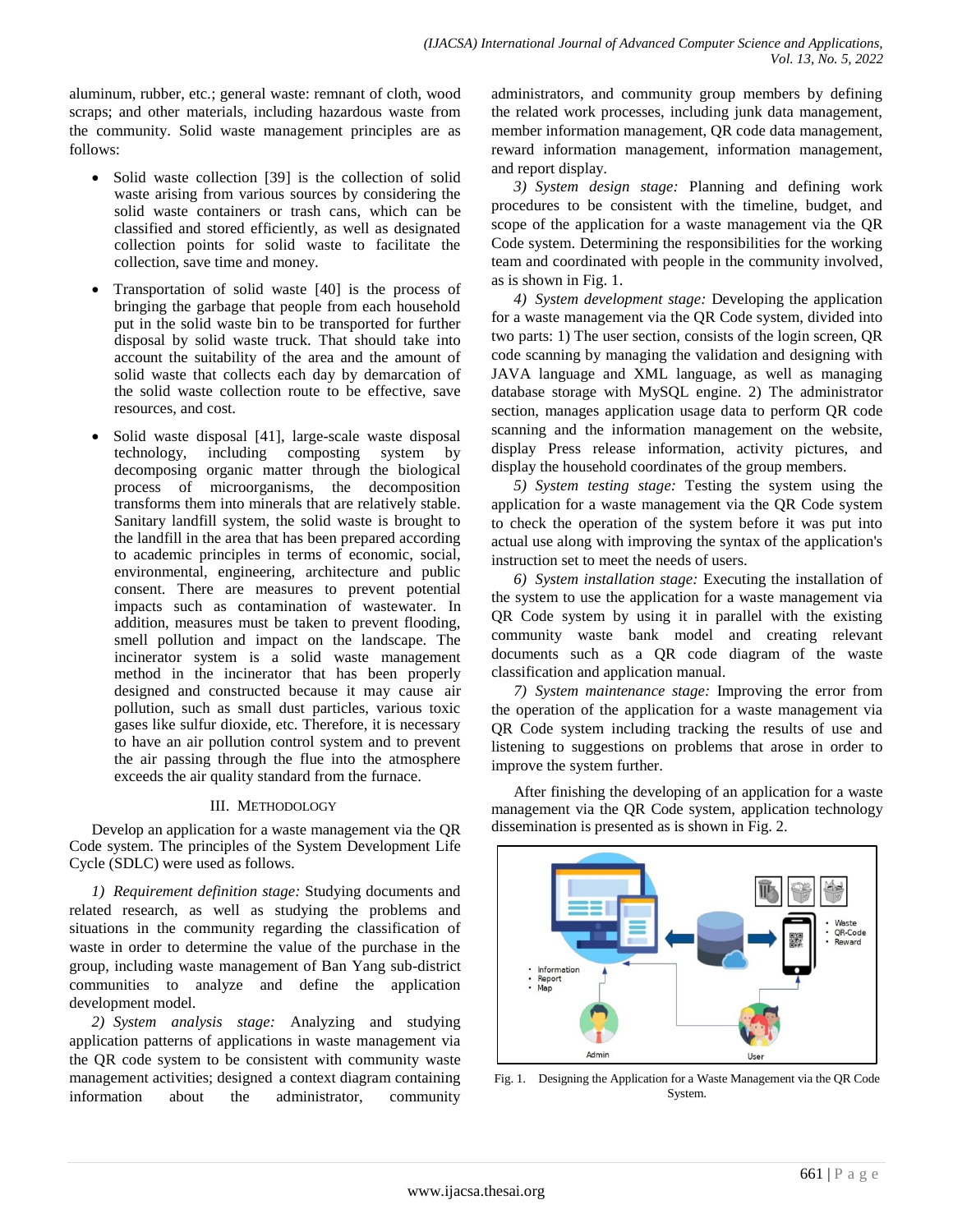

Fig. 2. Presentation for Application Technology Dissemination.

#### IV. RESEARCH RESULT

### *A. Results of Analysis*

Designing and developing of the application for a waste management via QR Code system use data from the study of problems in waste management in Ban Yang sub-district communities, Muang Buriram district, and Buriram province. These were analyzed and created a context diagram to show an overview of the system performance. The scope of the work studied in relation to the external environment of the system consists of the user menu. This can be checked by the member's points to be redeemed for rewards. Admin data management menu can manage member information, household coordinates, press release information, and QR code information, as is shown in Fig. 3.

## *B. Results of a Study*

*1) Results of a study* on the quality of the application for a waste management via QR Code system by three experts and analyzed the data using mean and standard deviation according to the Likert method [42]. Details are shown in Table II.

From Table II, the results of the study on the quality of the application for a waste management via QR Code system by three experts revealed that the overall quality of the application was at a high level. The application design aspect was at the highest level. In terms of application usage and information security aspects were at a high level.



Fig. 3. Admin Data Management Menu.

TABLE II. THE RESULTS OF THE STUDY ON THE QUALITY OF THE APPLICATION FOR A WASTE MANAGEMENT VIA QR CODE SYSTEM

| Appraisal item                 | $\overline{x}$ | S.D. | <b>Quality level</b> |
|--------------------------------|----------------|------|----------------------|
| 1. Application usage aspect    | 4.33           | 0.01 | high                 |
| 2. Application design aspect   | 4.46           | 0.30 | the highest          |
| 3. Information security aspect | 4.44           | 0.00 | high                 |
| Total                          | 4.41           | 0.10 | high                 |

Following Fig. 4 is a prototype of the application for a waste management via the QR-Code System.



Fig. 4. Prototypes of the Application.

The system was installed and the developed application was tested with 388 people of sample groups, then the satisfaction study results were analyzed by basic statistical values compared to the criteria and summarized [43]. Details are shown in Table III.

| TABLE III.               | THE RESULTS OF THE SATISFACTION ASSESSMENT OF THE |  |  |  |  |  |
|--------------------------|---------------------------------------------------|--|--|--|--|--|
| <b>APPLICATION USERS</b> |                                                   |  |  |  |  |  |

| Appraisal item                                                                           |      | S.D. | <b>Satisfaction</b><br>level |
|------------------------------------------------------------------------------------------|------|------|------------------------------|
| <b>Application design aspect</b><br>1. The font size was appropriate.                    |      | 0.49 | the highest                  |
| 2. The topics used in the application were<br>categorized appropriately.                 |      | 0.62 | high                         |
| 3. Graphics used in the application were<br>appropriate.                                 |      | 0.45 | high                         |
| 4. The use of color tones was appropriate<br>and gorgeous.                               |      | 0.42 | high                         |
| 5. The layout of the application components<br>was uncomplicated to understand.          |      | 0.25 | high                         |
| Performance in use aspect<br>6. Users could scan the QR code easily and<br>conveniently. |      | 0.43 | the highest                  |
| 7. Users could manage information<br>conveniently.                                       |      | 0.49 | the highest                  |
| 8. Users could speedily access information<br>within the application.                    |      | 0.45 | the highest                  |
| 9. The application performance overview<br>was appropriate.                              |      | 0.42 | high                         |
| Total                                                                                    | 4.42 | 0.45 | high                         |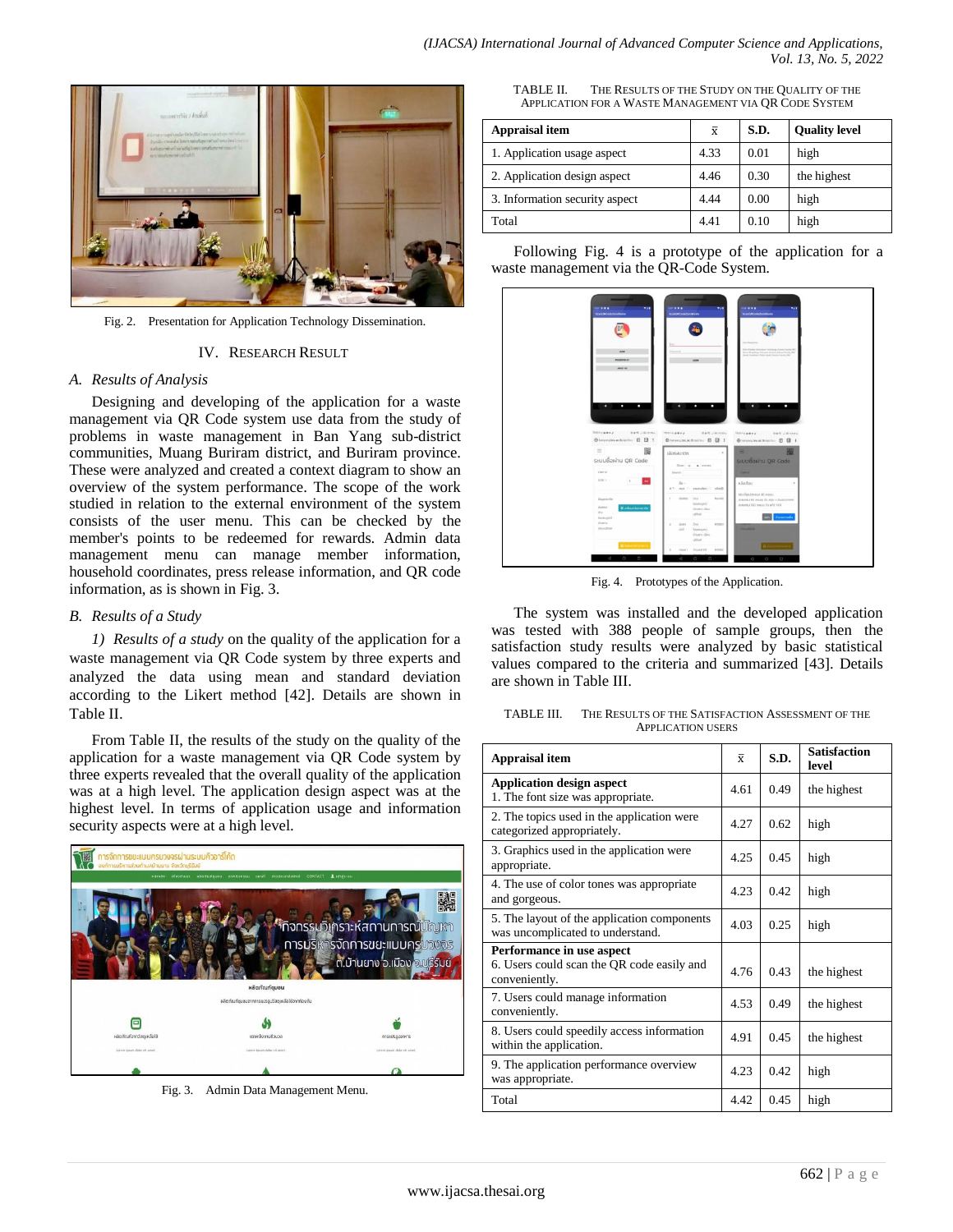The results of the satisfaction assessment of the users of the application for a waste management via QR Code system revealed that the overall was at a high level. When these were considered for each item, users were satisfied with the speed access to inform within the application at the highest level with the average 4.91 followed by users who could scan a QR code easily and conveniently with the average of 4.76. The font size was appropriate with the average of 4.61. The users could manage information conveniently with the average of 4.53. The topics used in the application were categorized appropriately with the average of 4.27. The graphics used in the application were appropriate and the application performance overview was appropriate with the average of 4.23. And the layout of the application components is uncomplicated to understand with the average of 4.03.

#### V. DISCUSSION AND CONCLUSION

From the research and development of the application for a waste management via the QR Code system, the related document was studied based on the System Development Life Cycle [44] through a process of participation in Ban Yang Sub-District Community, Mueang Buriram District, Buriram Province. The study analyzed the approach to waste management by applying application technology to store data and related information, divided into two parts: the application part was used in the QR scanning management to classify the types of waste in order to buy waste directly from the community group members by using the motivation to collect 100 points, and would receive a reward. That could check the history of buying waste of the group members, display a list of QR codes and report on the amount of waste by period [45]. This has been consistent with the research on QR CODE in Thailand and Application of QR Code Technology in the Hospitals in Thailand 4.0 by using QR code technology in service, thereby reducing errors streamlines the operations of various procedures, reducing redundant management, and making the service users get the most benefit.

The results of the quality assessment of the application by the experts were at a high level, which have been consistent with the research on Using QR-Code Technology for Public Relations of Community Enterprises Antique Hand-Woven Cloth Group, Padee Pha Tho, Tambon Bo Suak, Mueang district, Nan province. However, the users of the application for a waste management via QR Code system were satisfied with the system at a high level. The researchers in [46], in terms of application design and data accuracy [47] have been in line with the research on The Application of Two Dimension Barcode Technology for Providing Tourist Information Services at Tourism Destination Case Study: Doi Suthep Temple, Chiang Mai, which was designed and developed an application for information display that met the needs of users. That was easy access to information and convenient in service.

However, this should be further developed regarding the variety of applications in other uses, such as household location data in order to link the data to make it accessible to all. Local governments and community leaders should promote and support it as a learning area to be a role model in community waste management and to publicize knowledge and technology to nearby areas and people who are interested.

#### ACKNOWLEDGMENT

This research project was funded by the National Research Council of Thailand (NRCT). Thank you to the Research Progress Assessment Committee, Research and Development Institute, Buriram Rajabhat University. Thank you to the administrators of the Ban Yang Subdistrict Administrative Organization, Muang Buriram District, Buriram Province, officials, community leaders, seniors, youths, and people in the area for participating in research activities.

#### **REFERENCES**

- [1] Ban Yang Subdistrict Administrative Organization. (2018). Development Plan 4 years 2017 – 2021. Buriram Province: Policy and Plan Analysis, Ban Yang Subdistrict Administrative Organization, Mueang District, Buriram Province.
- [2] Boonlong, P. (2017). Village Headman. Buriram Province: Baanyang District, Mueang Buriram. Interview.
- [3] Suwanmala, C. (2010). Decentralization and Thailand Reform. Bangkok: Center for Innovation and Local Good Governance (CLTG), Faculty of Political Science, Chulalongkorn University.
- [4] Mark A Russo CISSP-ISSAP ITILv3. (2019). The Agile/Security Development Life Cycle (A/SDLC): Integrating Security Functionality into the SDLC (2nd ed). Cybersentinel, LLC.
- [5] Guimaraes, T. (1985). A study of application program development techniques. Communications of the ACM, 28(5), 494–499. https://doi.org/10.1145/3532.3534.
- Malcolm, D. G., Roseboom, J. H., Clark, C. E., & Fazar, W. (1959). Application of a Technique for Research and Development Program Evaluation. Operations Research, 7(5), 34-47. https://doi.org/10.1287/opre.7.5.646
- [7] Calder, B., Phillips, L., & Tybout, A. (1981). Designing Research for Application. Journal of Consumer Research, 8(2), 197–207. https://doi.org/10.1086/208856
- [8] Perkins, D., & Zimmerman, M. (1995). Empowerment theory, research, and application. American Journal of Community Psychology, 23(5), 569–579.
- [9] Casteleyn, S., Daniel, F., Dolog, P., & Matera, M. (2009). Engineering Web Application. Springer-Verlag Berlin Heidelberg.
- [10] Bates, C. (2000). Web Programming: Building Internet Applications. Wiley.
- [11] Jobe, W. (2013). Native Apps Vs. Mobile Web Apps. International Journal of Interactive Mobile Technologies (iJIM), 7(4), 27-32. https://doi.org/10.3991/ijim.v7i4.3226
- [12] Meirelles, P., Rocha, C., Assis, F., Siqueira, R., & Goldman, A. (2019). A Students' Perspective of Native and Cross-Platform Approaches for Mobile Application Development. Computational Science and Its Applications – ICCSA 2019. https://doi.org/ :10.1007/978-3-030-24308- 1\_47
- [13] Bernardes, T.F., Miyake, M.Y. (2016). Cross-platform mobile development approaches: a systematic review. IEEE Lat. Am. Trans. 14(4), 1892–1898.
- [14] Jhala, D. (2021). A Study on Progressive Web Apps as A Unifier for Native Apps and the Web. International Journal of Engineering Research & Technology (IJERT), 10(5), ISSN (Online): 2278-0181.
- [15] Svensson, O., & Käld, M. P. (2021). React Native and native application development. Faculty of Computer Science, Jönköping University.
- [16] Verma, N., Kansal, S., & Malvi, H. (2018). Development of Native Mobile Application Using Android Studio for Cabs and Some Glimpse of Cross Platform Apps. International Journal of Applied Engineering Research, 13(16), 12527-12530.
- [17] Huynh, M. Q., & Ghimire, P., & Truong, D. (2017). Browser App Approach: Can It Be an Answer to the Challenges in Cross Platform App Development?. Journal of Information Technology Education: Innovations in Practice, 16, 47-68.